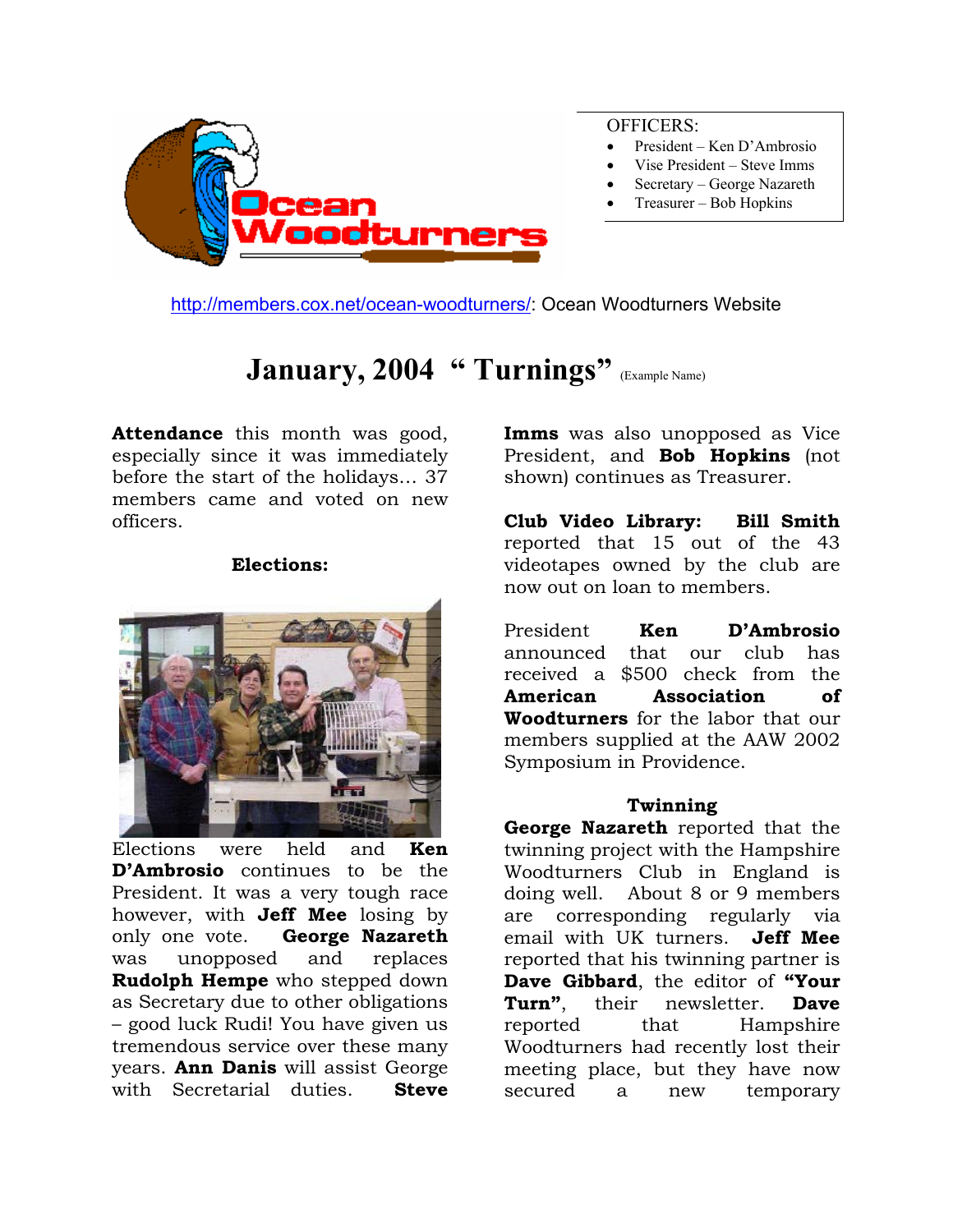meetinghouse. **Chris West**, the UK coordinator of the "**Twinning Project**" from **England** has asked if we would like their members to write occasional articles to be included in our newsletters. So, we will try to include a "Twinning" page that will be at the end of our Newsletter. Hope you enjoy them! If you would like to be paired with someone for e-mailing in England see **George** or contact him at 333- 6119 or [\(georgeanddolores@cox.net\)](mailto:georgeanddolores@cox.net). It is a great communication experience!

**New Faces: Peter Skeffington**, who described himself as a bowl turner and woodworking "hacker". Welcome Peter!



**Demonstration: Bob Iuliano** showed us "Inside Out Turning" of Christmas ornaments. Bob is one of the original Ocean Woodturners members. He gave a great demonstration in a humorous and informative manner. Thanks Bob!

**TV For Demonstrations: George Snyder from Woodcraft** has agreed to purchase and hang a 27" TV for use during demonstrations in the Woodcraft Store meeting room. The members present voted to give him

\$300 from the treasury for this project. Thanks, George very much!

**Wayne Collins,** member and teacher at the **Tiverton Middle School** has been teaching "junior wood turners" after school. The group has increased from 8 students to 21, with not enough tools and lathes for all the turners. The membership voted to donate our almost new Jet Lathe and a grinder to the school woodturning program, and **George Snyder from Woodcraft** offered to match our donation with a new mini-lathe. Also, if any members have old, unused, or broken tools (that can be repaired) that they don't want and would like to donate for a worthy cause, please bring them to the Woodcraft Store and George Snyder will make sure the school gets these also. **Wayne Collins** was elated at these donations and we expect these Junior Woodturners to be future Ocean Woodturners members!

Lathe for Loan: Our club owns one Jet mini-lathe that can be borrowed one month at a time by contacting **Curtis Mason** @ 828-7245.

**Free wood turning Lessons: Ken D'Ambrosio** again offered his services at his home on Sundays. Call and make an appointment if you are interested – 295-0987.

**Jules Cohen** asked that a new finial be turned for the Torah at a Boy Scout Camp. **Mickey Goodman** has kindly agreed to do this. Thank you Mickey.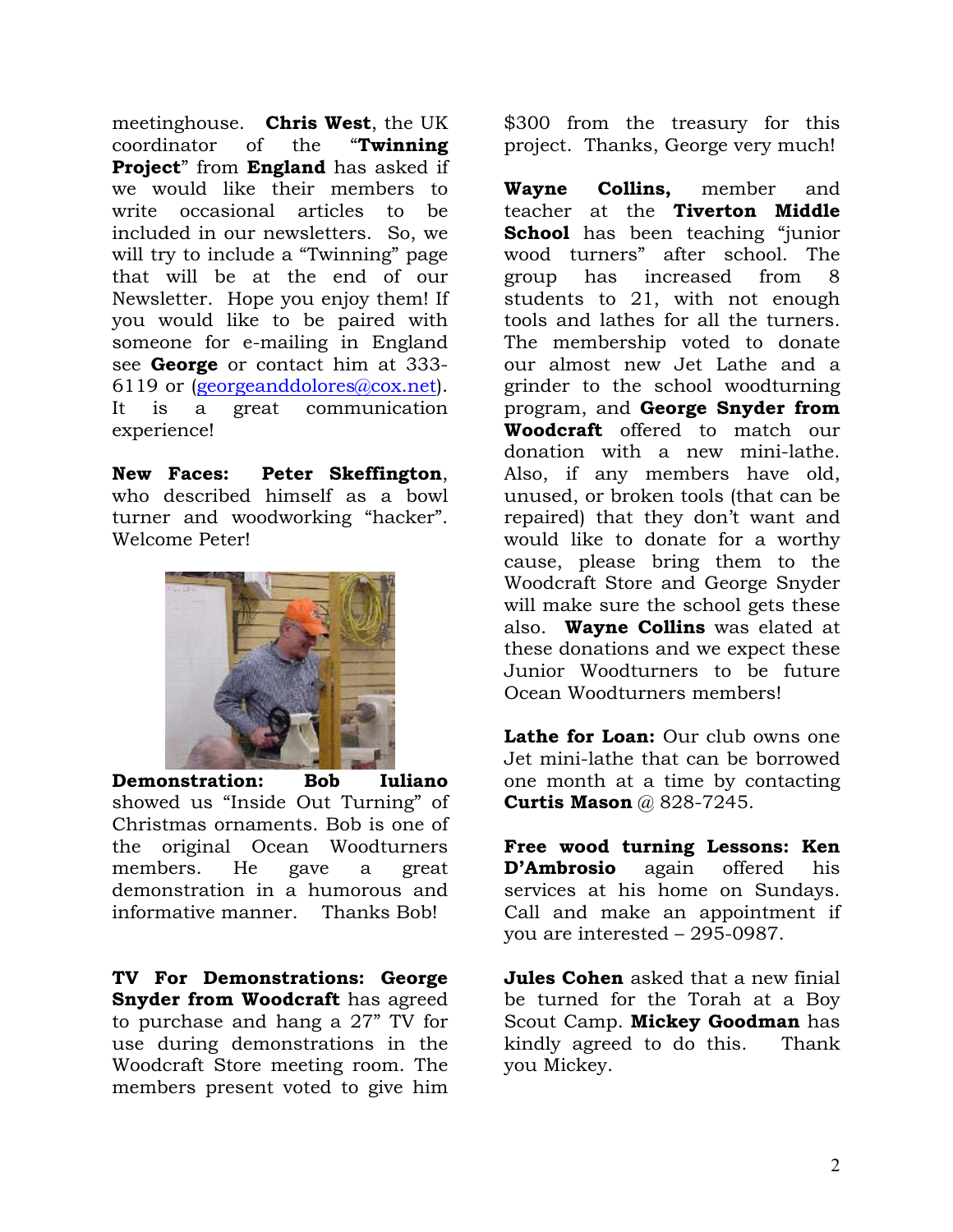**Emilio Iannuccillo** announced that the Ocean Woodturners will host a special all day demonstration by

**Rick Angus,** who will be demonstrating bowl turning at the North Kingston Library on February 21, 2004 from 9am to 3pm. The cost is \$10.00 for the demonstration and lunch (around noon). **Contact Emilio Iannuccillo at 253-5450** with any questions. Let's have a good turnout. Emilio says, "Where else can you get such a bargain!!" Don't miss it!

**The SHOW & TELL DEPT.**



Beautiful works of art were submitted for review this month. **Bill Smith** brought a Cherry bowl (back left), **Mike Muzzy's** red salad bowl is made of Cherry wood (back center) and **Ken D'Ambrosio** turned a Birch burl bowl (back right). In the front row are a segmented vase and a segmented bowl by **George Nazareth** both made of Cherry, Walnut, Maple, and Purple Heart

woods. **Chris Horn** made the segmented Ebony and Tiger Maple pen (in the foreground). **Bill Mershon** showed us how to make a more stable pen spindle and showed off a Corion white/green pen (no picture, sorry Bill).

**Newsletter Name:** Our new Secretary, **George Nazareth**, has suggested we name our newsletter. George's wife has recommended the name "**Turnings**". Also recommended by our Twinning club were "**Shavings**" and "**Keep Turning**" and "**Headstock News**". If any members have other suggestions for a permanent newsletter name please email George [\(georgeanddolores@cox.net](mailto:georgeanddolores@cox.net)) or Ann [\(ardtravels@verizon.net](mailto:ardtravels@verizon.net)) with your ideas.

**Dues:** This years dues are due! For \$10 you receive this wonderful newsletter, access to the monthly meeting (3rd Thursday of each month at 7pm at Woodcraft Store, Route 2, East Greenwich), which has interesting and educational demonstrations, and you get a 10% discount from **Woodcraft**. A real bargain for \$10! Send your dues to **Bob Hopkins** @ 31 Bethany Rd., Wakefield, RI, 02872. Ph: 792-1343. Make checks out to: **Ocean Woodturners** 

**Next Meeting Thursday, January 15, 2004 @ 7 p.m. Woodcraft, Route 2, East Greenwich Program: To Be Announced (TBA)**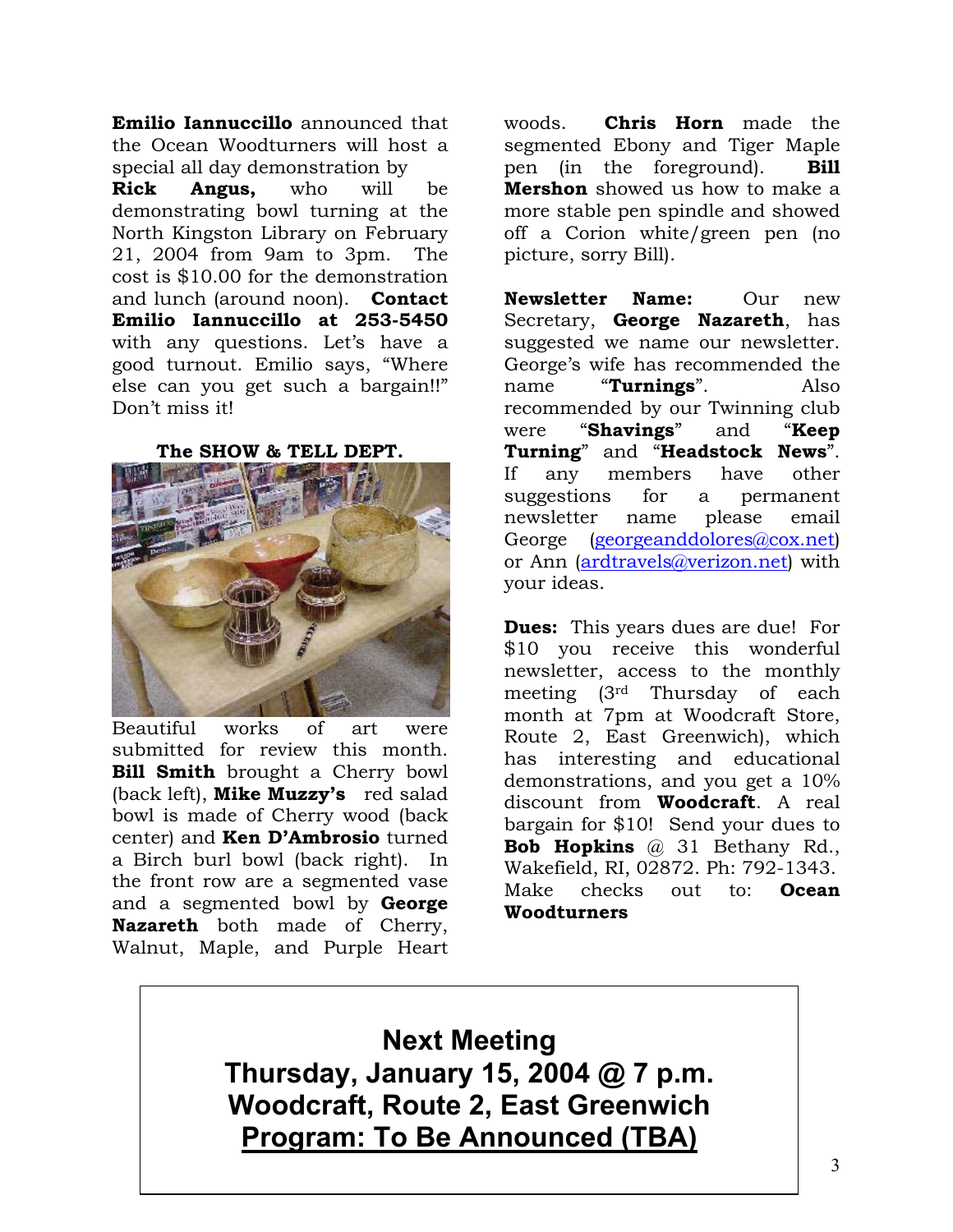# **Twinning Page:**

### **Letter from the other side of the Pond**

I am a member of the Hampshire Woodturners Association (HWA) in England. This is the club that the Ocean Woodturners are twinned with. Here are a few words about my woodturning activities and what's been happening in the UK.

The HWA had to leave the school where it had been meeting since the clubs conception some 8 years ago. We are looking for another home long-term but for the next three months we will be meeting at an Interactive Technology Park. It's the sought of place to take children to help them better understand today's technology by getting hands-on experience of it. I can see some members 'playing' instead of watching the likes of Stuart Mortimer!

Now there are not many woodturners who get invited to show/sell their wares in their local breweries Open evening with free beer and food thrown in! I was….. and I left sober! During 2003 I have been working with staff at the brewery trying to perfect a beer bottle salt and pepper mill, which close up looks the same as the breweries own beer bottles. The shape, colour and finish are all OK. It's the labels I'm having the problems with. Their labels are pre-glued and they don't stick to wood without causing air bubbles to appear after about 24 hours. So mine were not for sale.

What was for sale were wine bottle salt & pepper mills I had taken along. Wow! did they go down well. It was the wives who were buying them after their husbands had downed a few pints!!!

Are you like me in that, this is the time of year when having finished turning Christmas presents you can turn something you want to turn? I found a burr about 1 ½" thick which would give me a dish about 6" diameter. Within a couple of minutes I could see it was a Yew Burr. The markings were fantastic. Where I got it from I cannot remember, it was a piece that had been under my bench for sometime just waiting for an occasion like this to use it. However within 15 minutes of my finishing it my wife had it wrapped and presented to our neighbour who had just celebrated her  $80<sup>th</sup>$  birthday. Oh well it went to a good home.

With the politicians being away from London for the Festive period the FTSE Share Index has gone up, the crime rate has gone down and the media have given us topics other than politics. Oh wouldn't it be nice if it could be like that all year.

One final thought for you…… Why would a woodturner make a good smuggler? Because, they can spread wood shavings around a house even after being strip-searched and hosed-down before being allowed in.

Happy New Year to you all.

Chris West